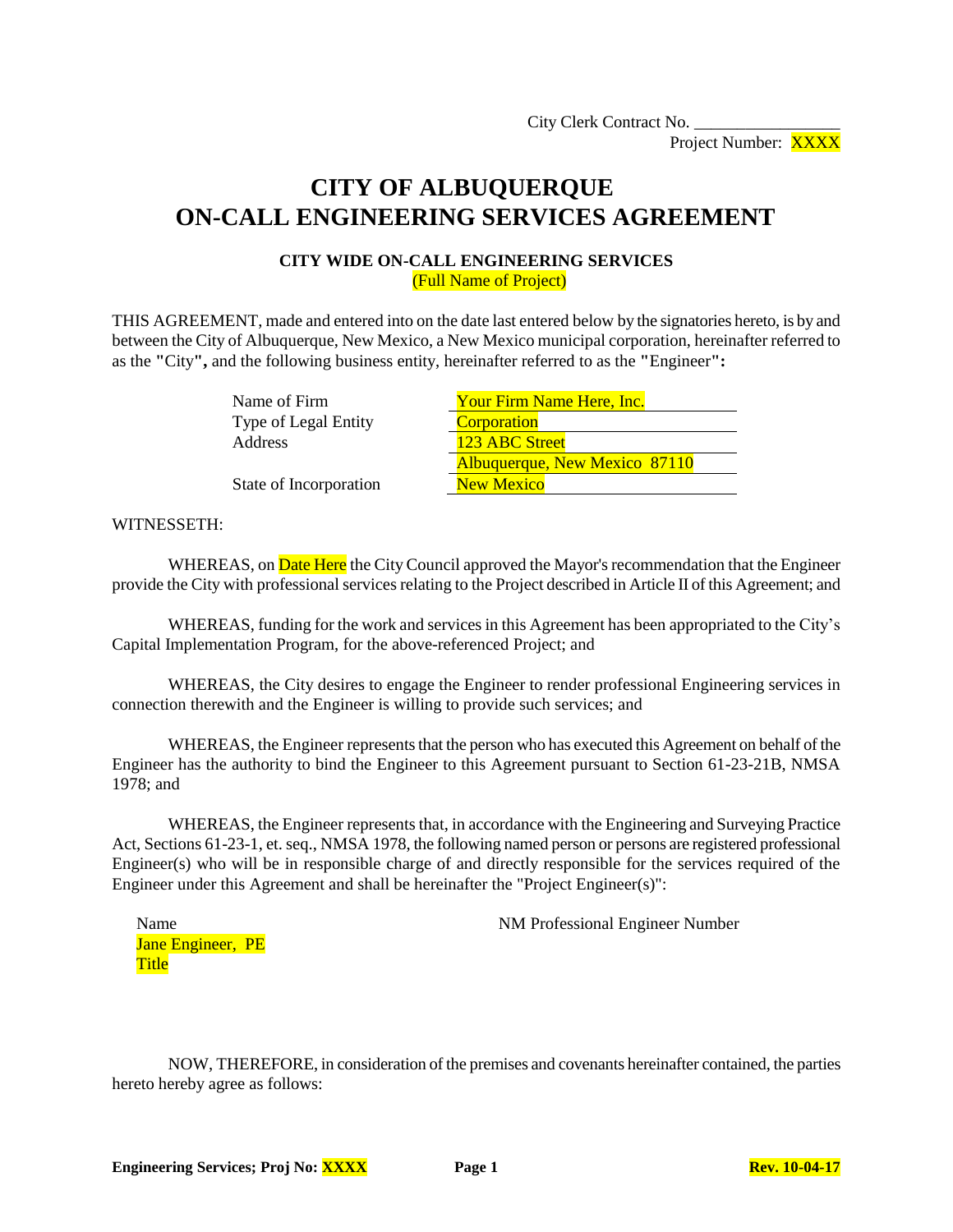### **ARTICLE I DEFINITIONS**

- **A. City Project Manager** means the City employee designated as the City's representative to the Engineer.
- **B. Contractor** means the construction contractor or contractors awarded the contract by the City for the construction of the Project.
- **C. Deputy Director** means the Deputy Director of the City of Albuquerque's Department of Municipal Development, or its successor.
- **D. Engineer** means the firm named in this Agreement, which employs a person currently registered as an Engineer of New Mexico or the individual named in this Agreement who is a currently registered resident Engineer of New Mexico. In the instance of a firm, the term **"**Engineer**"** shall include the Project Engineers listed in this Agreement.
- **E. Estimated Construction Cost** means the total estimated cost for the construction of the project described in this Agreement, excluding fees, taxes and costs for legal and engineering or other design professional services, right-of-way and land acquisition, administrative services, City project contingency funds, and all costs which are the responsibility of the City**,** or any costs for which design effort or activity by the Engineer is incidental.

### **ARTICLE II DESCRIPTION OF PROJECT**

#### As detailed in Exhibit I, Engineer's Scope of Services:

To provide on-call engineering services for a variety of city-wide projects. Projects may require civil engineering, structural engineering (civil and architectural) mechanical and electrical engineering services to be provided on an as-needed basis for all City departments. Services may include all phases of design, permitting and possible bidding and construction phase services. On-call assignments may require same day response by the selected engineering consultant, therefore the selected team will be expected to have engineering services available locally.

# **ARTICLE III SCOPE OF SERVICES**

The Engineer shall perform professional services relevant to the Project in accordance with the terms and conditions set forth herein, and as provided in Exhibit I, Engineer's Scope of Services, which is attached hereto and by this reference is incorporated herein and made a part of this Agreement as though set forth in full. If changes occur in the terms and conditions of this Agreement, scope of services, or the description of the Project, a supplemental agreement may be negotiated at the request of either party.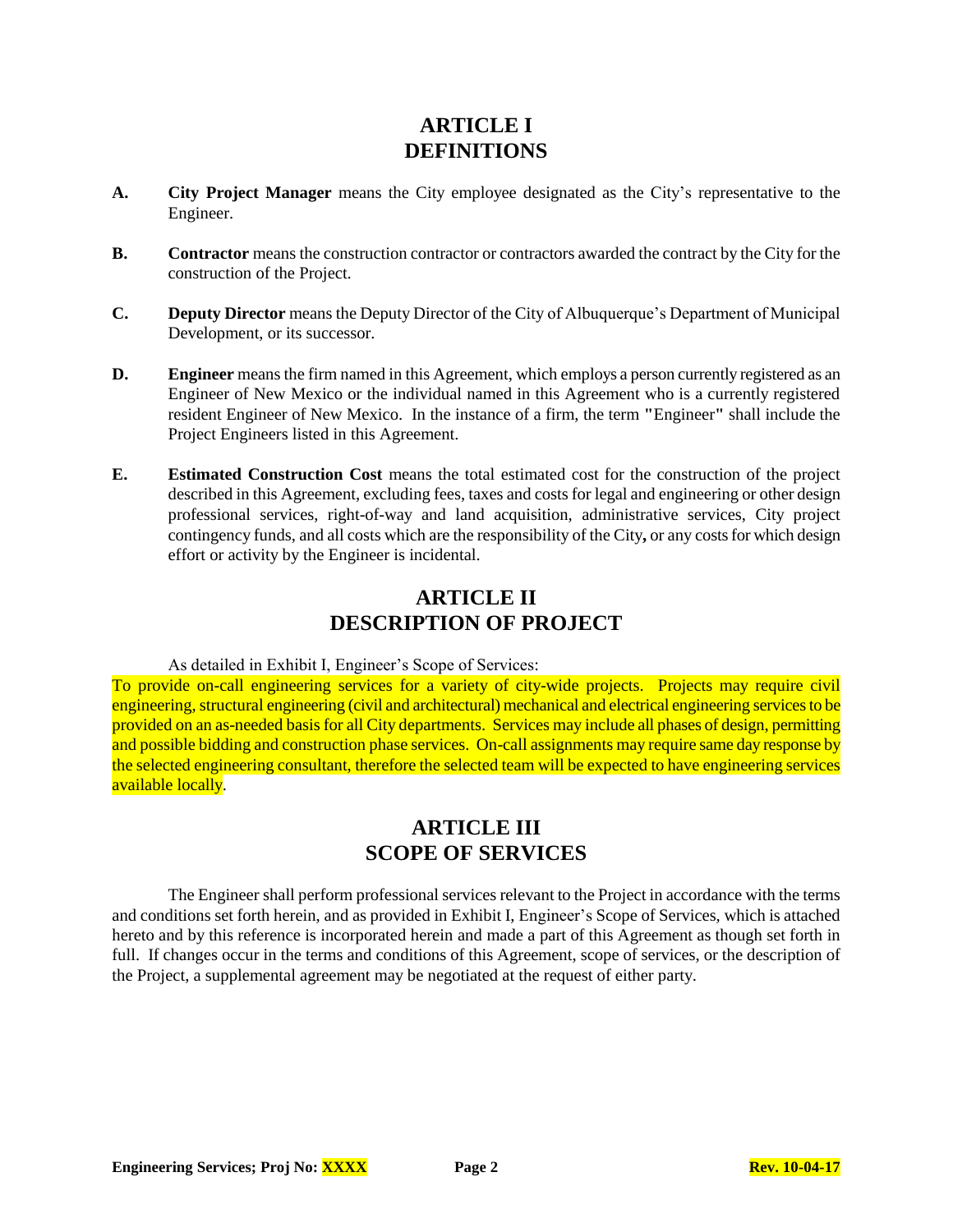### **ARTICLE IV COMPENSATION**

**A. BASIC FEE:** The Engineer shall be compensated on an hourly basis commensurate to the Schedule of Wage Rates listed below and pursuant to the services performed, provided the maximum compensation does not exceed the lump sum of **XXX,XXX Dollars (\$XXX,XXX.00)**, exclusive of gross receipts tax. Individual work authorization shall be approved by the City's Project Manager as described in Exhibit I. The Engineer shall abide by all provisions of both the Accountability in Government Ordinance (Section 2-10-1 COA) and the Inspector General Ordinance (2-17-1 COA).

#### **B. SCHEDULE OF WAGE RATES:**

- 1. Engineer shall complete a PE 10-249 Pay Equity Report for all employees as part of this Agreement.
- 2. For the services rendered, the City shall pay the Engineer at a rate of 2.97 times direct payroll cost which shall be defined as the product of the employee's basic hourly rate multiplied by the number of hours that employee expended on the project. The basic hourly rate shall be determined by dividing 40 hours into that employee's regular salary for a 40-hour week. Direct payroll costs shall not include any fringe benefits.
- 3. For additional services of professional consultants engaged for engineering services; civil, structural, mechanical and electrical engineering services; and other professional specialty services the City shall pay at a rate of 1.1 times the amount billed to the Engineer for such services.
- 4. Reimbursable services shall be paid at actual cost.

#### **C. PAYMENT SCHEDULE:**

- 1. Payments on account of the Engineer's services may be made in monthly installments upon presentation of a detailed statement of the services rendered. Payment shall be subject to approval of the statement by the City's Project Manager.
- 2. Payments for reimbursable expenses, as defined in Paragraph B of Exhibit 1 may be made monthly upon presentation of the Engineer's statement of services rendered.
- **D. GROSS RECEIPTS TAX/NON-TAXABLE TRANSACTIONS:** The Engineer may add any applicable gross receipts tax to the fees and other payments payable hereunder. The Engineer shall use and require the use of non-taxable transaction certificates by consultants and suppliers whenever allowed by law. In all events, the Engineer shall not include gross receipts taxes paid to others as a part of the base dollar amount upon which Engineer calculates its gross receipts taxes when billing the Engineer's fees and expenses to the City**.**

### **ARTICLE V OWNERSHIP AND USE OF DOCUMENTS**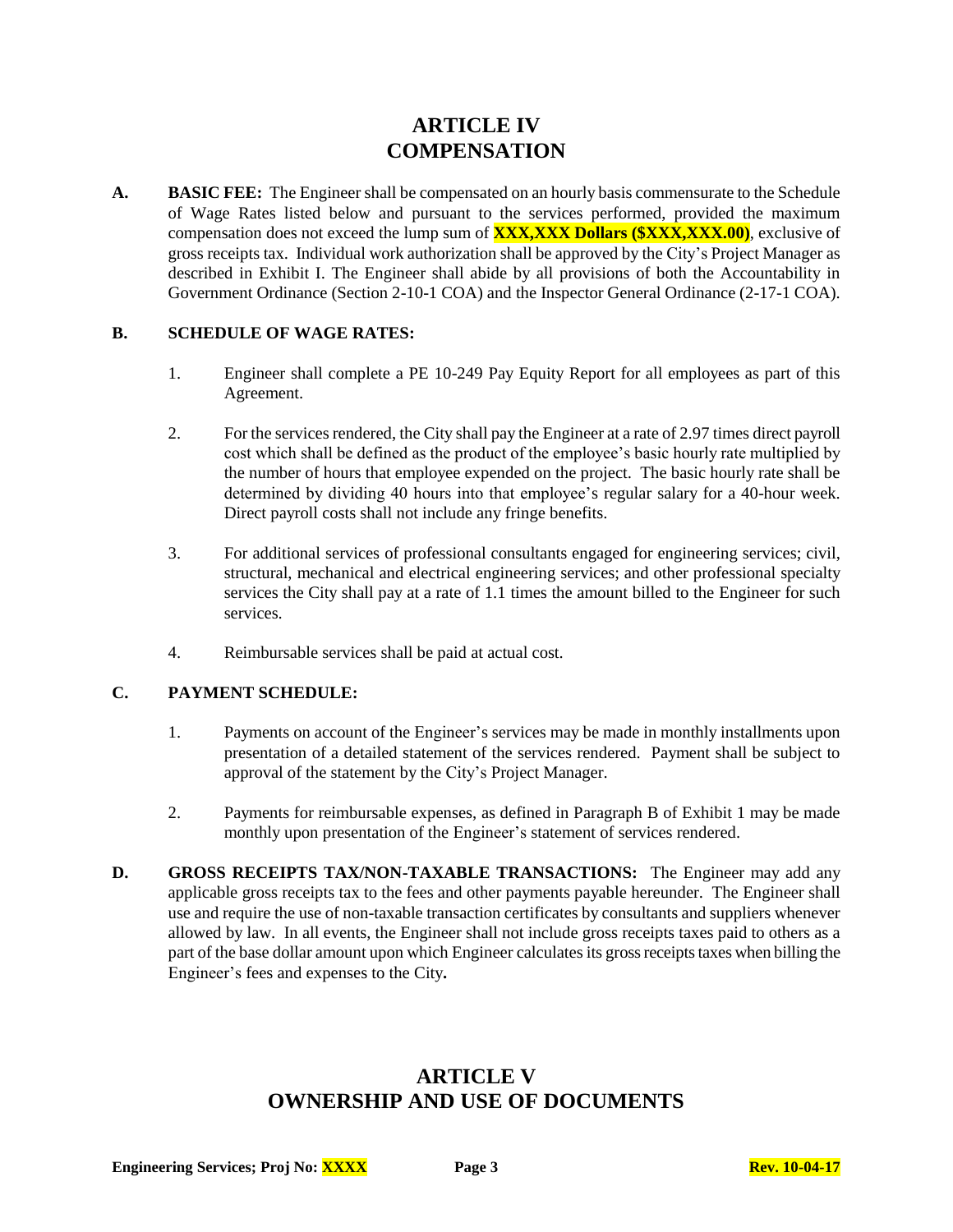- **A.** Original construction document drawings, calculations, technical data, and data related specifically to the Project, designs, specifications, notes (including field notes), project manuals, and related documents and other work developed in the performance of this Agreement by the Engineershall vest in and shall become the sole property of the City whether the Project for which they are made is constructed or not. Production costs of such materials shall be included within the Engineer's basic fee. With respect to computer programs and computer data, the City**,** at its option and at its cost, may require that the Engineer provide any and all computer licensing agreements necessary to permit the City to use computer programs and data related to the Project. As part of the Basic Fee, the Engineer may maintain and retain a complete reproducible set of any and all record documents developed under this Agreement. Delivery of original documents shall not be required by the City prior to completion of the performance or termination of this Agreement. Electronic data delivered to and accepted by the City shall not include the professional stamp or signature of an engineer**.** City agrees that Engineer shall not be liable for claims, liabilities or losses arising out of, or connected with, the decline of accuracy or readability of electronic data due to inappropriate storage conditions or duration.
- **B.** All documents, including drawings and specifications prepared by the Engineer pursuant to this Agreement, are instruments of service in respect to the Project. They are not intended or represented by the Engineer to be suitable for reuse by the City on any other project except as provided in Article V Paragraph E below.
- **C.** The original drawings may be marked by the City or the Engineer to designate the restrictions of use of these documents as set forth in this Article.
- **D.** Copyright: no reports, maps, or other documents produced in whole or in part under this Agreement shall be the subject of an application for copyright by or on behalf of the Engineer. However, the Engineer may use these documents as reference and research materials and as representations of the design of the Project, including photographs of the work among the Engineer's promotional and professional materials, provided however that such documents and materials shall not include the City's confidential or proprietary information in the event the City has previously advised Engineer in writing of matters that the City considers confidential or proprietary. The City shall provide professional credit for the Engineer in promotional materials for the Project if so requested, in writing, by the Engineer**.**
- **E.** The City acknowledges the Engineer's construction documents, including the accepted electronic versions of such documents, as instruments of professional service. Nevertheless, the plans and specifications prepared under this Agreement shall become the property of the City upon completion of the work and payment in full of all fees due the Engineer**.** the City agrees, to the fullest extent permitted by law, to indemnify and hold the Engineer harmless from claim, liability or cost arising or allegedly arising out of any unauthorized modification or misuse of the construction documents by the City or any person or entity that acquires or obtains the plans and specifications from or through the City**.** This indemnity provision is subject to Section 56-7-1, NMSA 1978, as amended.
- **F.** The City shall make accessible to the Engineer, but not copy, all of its maps, records, reports or other data pertinent to the services to be performed by the Engineer pursuant to this Agreement, and also make accessible any other maps, records, or other materials available to the City from any other public agency or body.
- **G.** In the event the City requires additional copies of the documents prepared under this Agreement prior to the Engineer's delivery of the original documents to the City**,** the Engineer agrees to promptly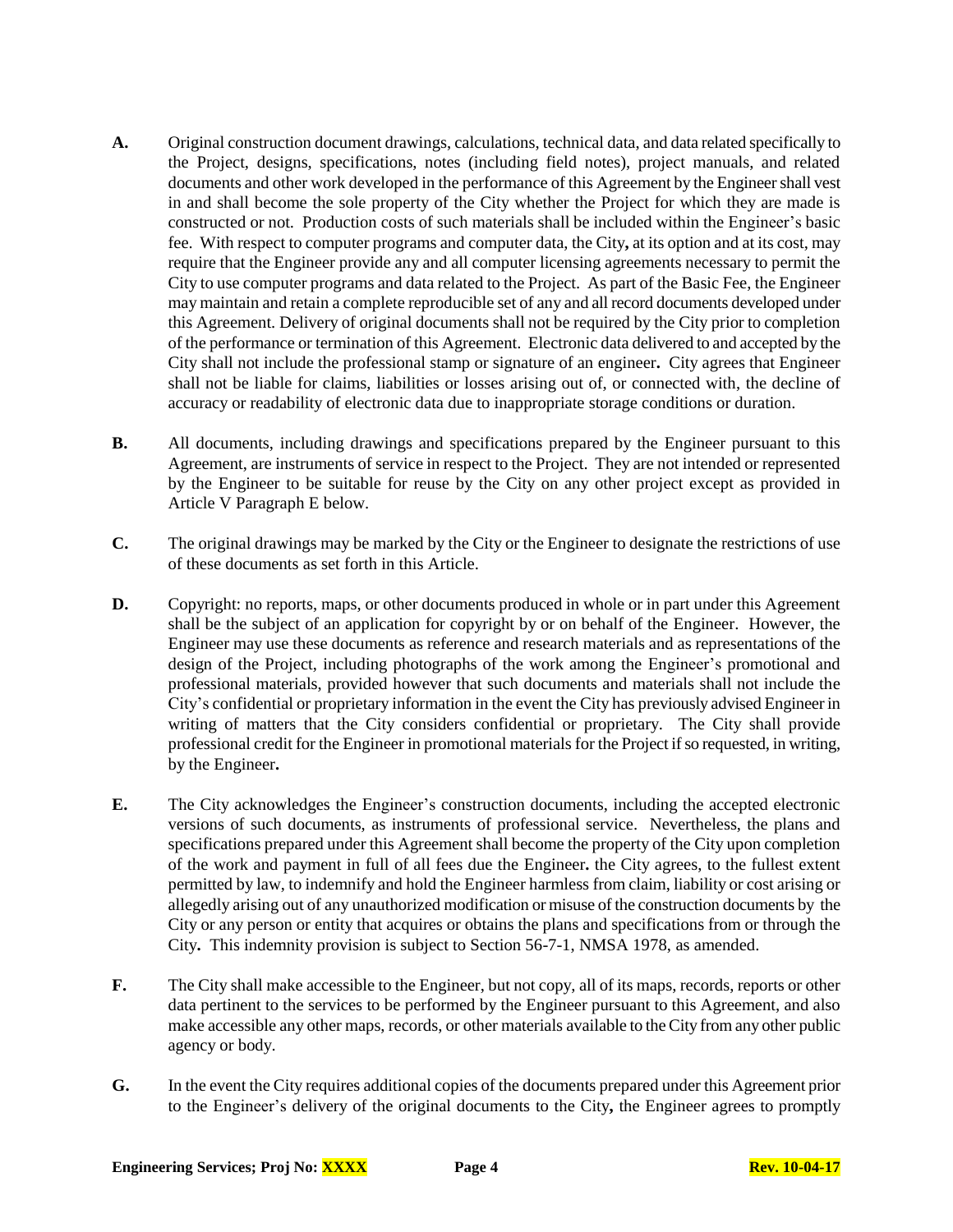provide copies upon request, and the City agrees to reimburse the Engineer for reasonable costs of reproduction, not to exceed actual costs of reproduction, including labor costs expended in providing the requested copies.

# **ARTICLE VI ACCOUNTING PROCEDURES AND RECORDS REQUIRED**

- **A.** Records of expenses by the Engineer and its consultants pertaining to all services provided under this Agreement (other than lump sum fees) shall be kept on the basis of generally accepted accounting principles and shall be available at mutually convenient times to the City or the City's authorized representative, but only if requested by the Chief Administrative Officer or the Office of Internal Audit. The City shall have the right to audit all such records and billings both before and after payment. Payment under this Agreement shall not foreclose the right of the City to recover excessive or illegal payments.
- **B.** Required records of expenses shall be kept by the Engineer and its consultants and shall be available to the City until all applicable Statutes of Limitations have run, and this Article VI shall survive and continue beyond the termination of any other terms of this Agreement.
- **C.** In the event the City audits the Engineer's records, pursuant to this Article, Engineer shall make available to the City for examination all of the Engineer's records with respect to all matters covered by this Agreement and shall permit the City to audit, examine, and make copies at its own expense, excerpts or transcripts from all such records, and to make audits including, but not limited to: all contracts; invoices; materials; payrolls; records of personnel, to the extent allowed by law; conditions of employment and other data relating to all matters covered by this Agreement. The Engineer and its subconsultants shall not be compensated under this Agreement for its time or any costs incurred in complying with this paragraph.

### **ARTICLE VII SUSPENSION AND TERMINATION OF AGREEMENT**

- **A. PROJECT SUSPENSION:** If the Project is suspended for more than three (3) months or abandoned in whole or in part, the Engineer shall be compensated for its services performed prior to receipt of written notice from the City of such suspension or abandonment, together with expenses then due. If the Project is resumed after being suspended for more than three (3) months, the Engineer's compensation shall be subject to renegotiation. In the event fees cannot be agreed upon, the Citymay select another Engineer, and the Engineer shall be entitled to no further fees.
- **B. TERMINATION:** If either party should fail to fulfill in timely and proper manner its obligations under this Agreement, or if either party should violate any of the covenants, agreements, or stipulations of this Agreement, such party, in addition to remedies available under the terms of this Agreement thereupon shall have the right to terminate this Agreement by giving written notice to the other party of such termination and specifying the effective date thereof at least fifteen (15) days before the effective date of such termination. The Engineer shall be responsible for all direct and consequential costs and damages which may arise out of the Engineer's failure to complete the services in accordance with the schedule of Engineer's services defined in or pursuant to this Agreement, provided however, that the Engineer shall not be responsible for damages caused by the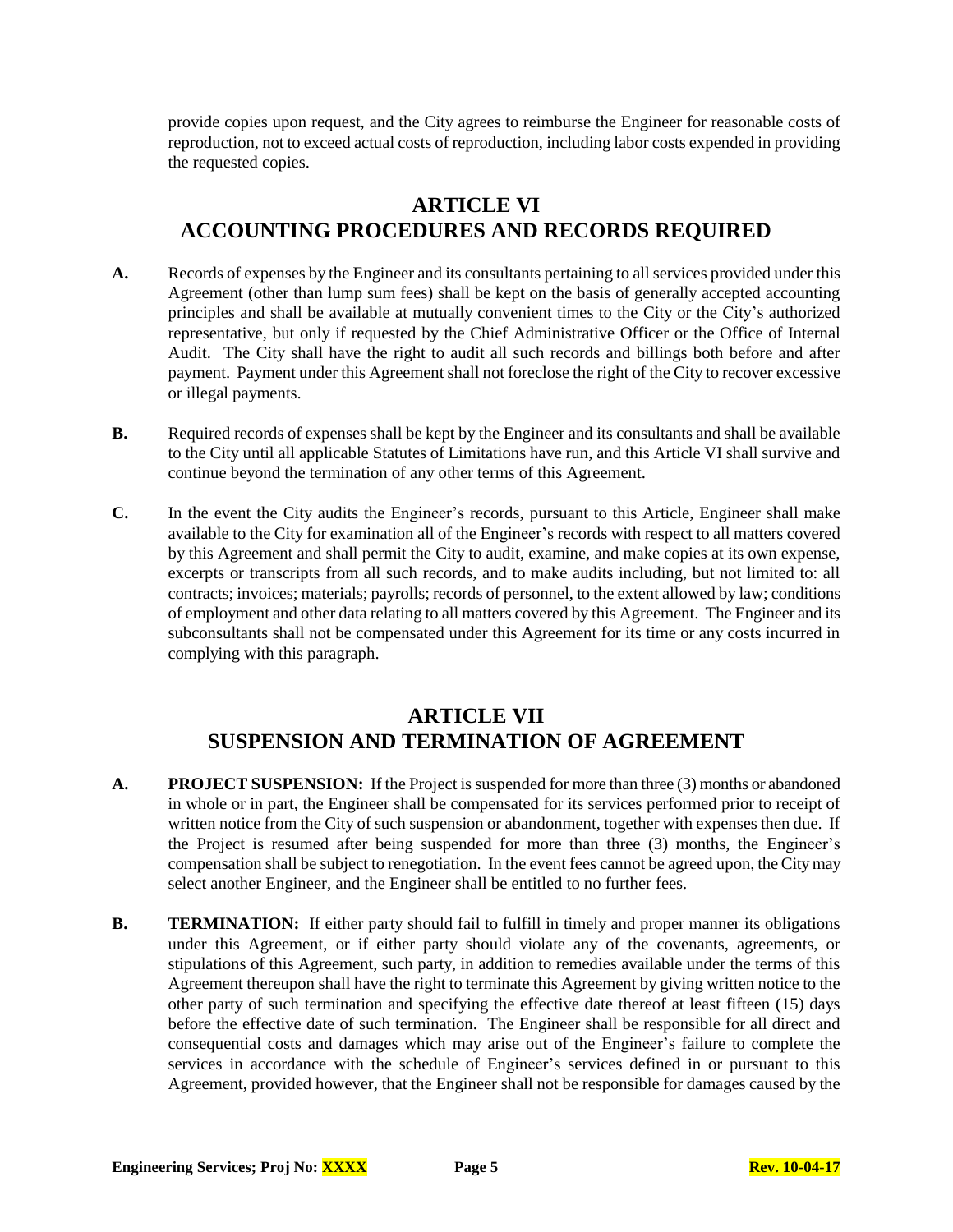City's delay. The Engineer shall not be entitled to delay damages against the City for delay of the performance of this Agreement caused by the City or any third parties.

- **1. Termination Due to Abandonment:** In the event that the Project is abandoned by the City, the City may terminate this Agreement at any time by giving at least fifteen (15) days written notice to the Engineer.
- **2. Termination for convenience of the City:** The City may terminate this Agreement, in whole or in part, for the City's convenience at any time by giving at least fifteen (15) days written notice to the Engineer.
- **3. Termination Due To Non-Funding:** In the event the construction project funds out of which this Agreement is funded are depleted to the extent the funds are inadequate for the City to make the payments required pursuant to this Agreement, the City may terminate this Agreement by giving at least ten (10) days written notice to the Engineer.
- **4. Effect of Termination:** Upon Engineer's receipt of a notice of termination, the Engineer shall promptly discontinue all services affected, unless otherwise directed in writing by the City. All finished or unfinished documents, data, sketches, calculations, summaries, estimates, records, schedules, studies, surveys, drawings, maps, models, photographs, reports, and such other information and data accumulated in the performance of services under this Agreement, whether complete or in progress, prepared by the Engineer under this Agreement shall become the City's property, regardless of the cause for termination. The Engineer shall be entitled to receive compensation for actual work satisfactorily completed hereunder, including reimbursable expenses authorized by City which are then due, but shall not be entitled to recover any consequential damages, including, but not limited to loss of anticipated profits, for any termination allowed pursuant to this Article. In the event of termination for convenience, the City may take over the work of the Project and continue the Project by contract with another party or with its own staff.
- **C. GIVING NOTICE:** The time required to give notice in this Article VII shall begin to run from and including the date of the postmark of the letter of termination or date of personal delivery.

# **ARTICLE VIII STANDARD OF CARE**

The Engineer agrees that it and its employees shall possess the experience, knowledge, and character necessary to qualify them individually for the particular duties they perform in connection with the services to be performed under this Agreement. These services shall be performed in accordance with the standards of the profession. Engineer further agrees that it will require its consultants, subconsultants, joint venturers, and agents to agree with Engineer that they possess the experience, knowledge, and character necessary to qualify them individually for the particular duties that are performed in connection with the services to be performed for the Engineer on the projects. Such agreement by consultants, subconsultants, joint venturers, and agents shall further provide that the services required of them shall be performed in accordance with the standards of their profession and shall not be construed as a diminution of Engineer's liability and responsibilities to the City.

# **ARTICLE IX INDEMNIFICATION**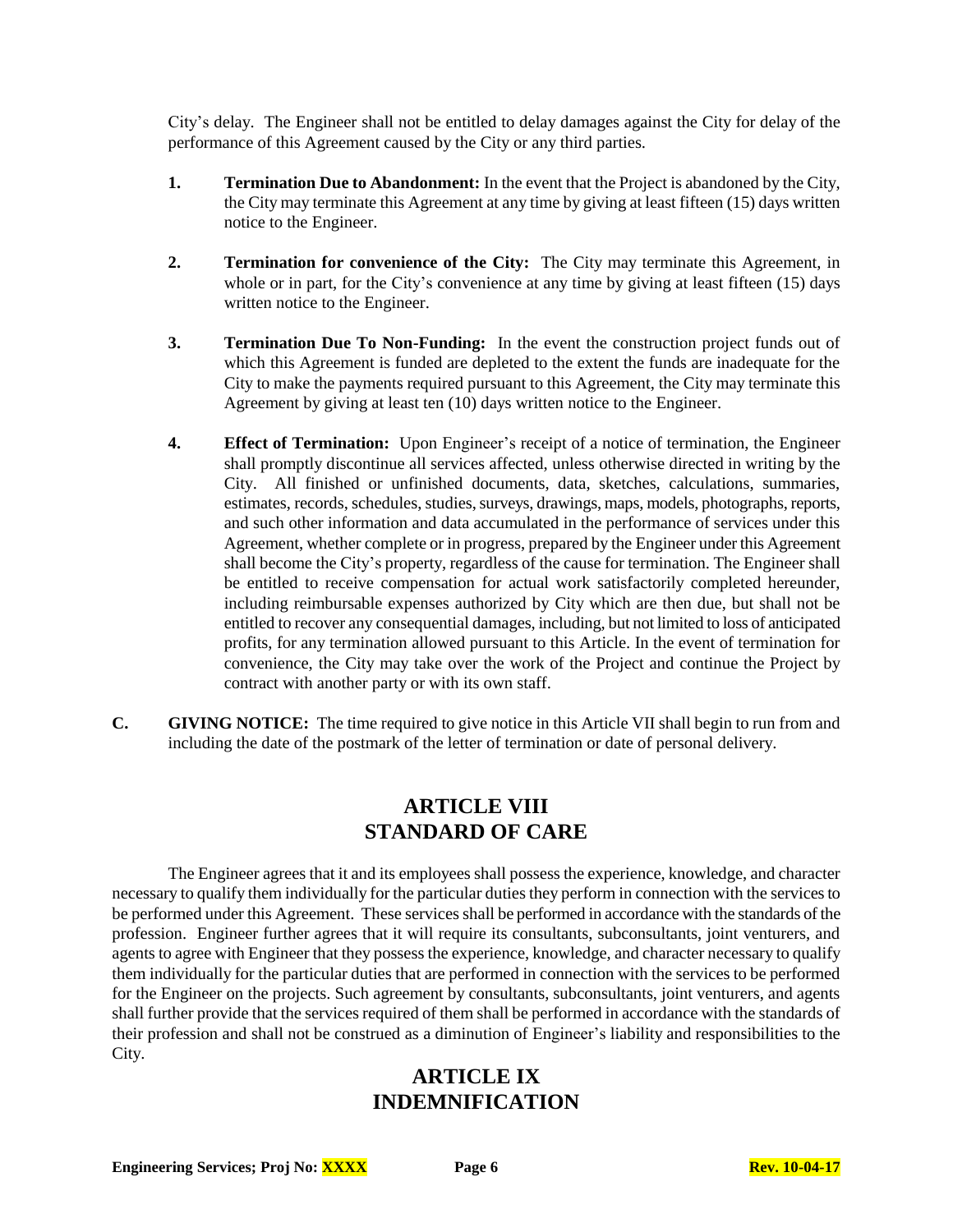- **A.** The Engineer agrees to defend, indemnify, and hold harmless the City and its officers, and employees from and against all suits, actions, or claims of any character brought against the City because of any injury or damage received or sustained by any person, persons, or property arising out of or resulting from any negligent act, error, or omission of the Engineer**,** its agents or its employees arising out of the performance of this Agreement. Nothing in the Agreement shall be construed to require the Engineer to defend, indemnify, and hold harmless the City**,** its officers, and employees from and against liability, claims, damages, losses or expenses, including attorneys fees, arising out of bodily injury to persons or damage to property caused by or resulting from in whole or in part the negligence, act or omission of the City, its officers and employees or any legal entity for whose negligence, acts, or omissions any of them may be liable, as to liability, claims, damages, losses or expenses, including reasonable attorneys fees, arising out of the preparation or approval of maps, drawings, opinions, reports, surveys, change orders, designs or specifications by the City**,** or the agents or employees or officers of the City or the giving or failure to give directions or instructions by the City or agents or employees or officers of the City where such giving or failure to give directions or instructions is the primary cause of bodily injury to persons or damage to property. Receipt by the City of the Engineer's services under this Agreement and City authorization for the Engineer to proceed with the various phase of services shall not be construed as approval of the Engineer's work product by the City or as the giving of instructions or directions by the City. This indemnification provision is subject to the limitations and provisions of Section 56-7-1 NMSA 1978.
- **B.** The Engineer's time and expenses spent defending allegations in claims or lawsuits that the Engineer was negligent shall be at the Engineer's own expense, and the Engineer shall cooperate with the City in defending claims and lawsuits arising out of the negligence of the Engineer**.** This will not require of the Engineer analyses, computations, and other Engineering work, which is not in the scope of this Agreement.

### **ARTICLE X FINAL PAYMENT**

The Engineer, by its acceptance of final payment of the amounts due under this Agreement, releases the City, its officers and employees, from all liabilities and obligations for fees and costs due under this Agreement including, but not limited to, all damages, losses, costs, liability, and expenses (including, but not limited to, attorneys' fees and costs of litigation) that the Engineer may have. All representations, including standard of care issues made in this Agreement will survive final payment and termination or completion of this Agreement.

### **ARTICLE XI GENERAL AND SPECIAL PROVISIONS**

- **A. COMPLIANCE WITH LAWS:** The Engineer agrees to perform this Agreement in compliance with all Federal, State, and local codes, regulations, ordinances and laws in effect at the time of contracting.
- **B. GOVERNING LAW:** This Agreement shall be governed exclusively by the provisions hereof and by the laws of the State of New Mexico.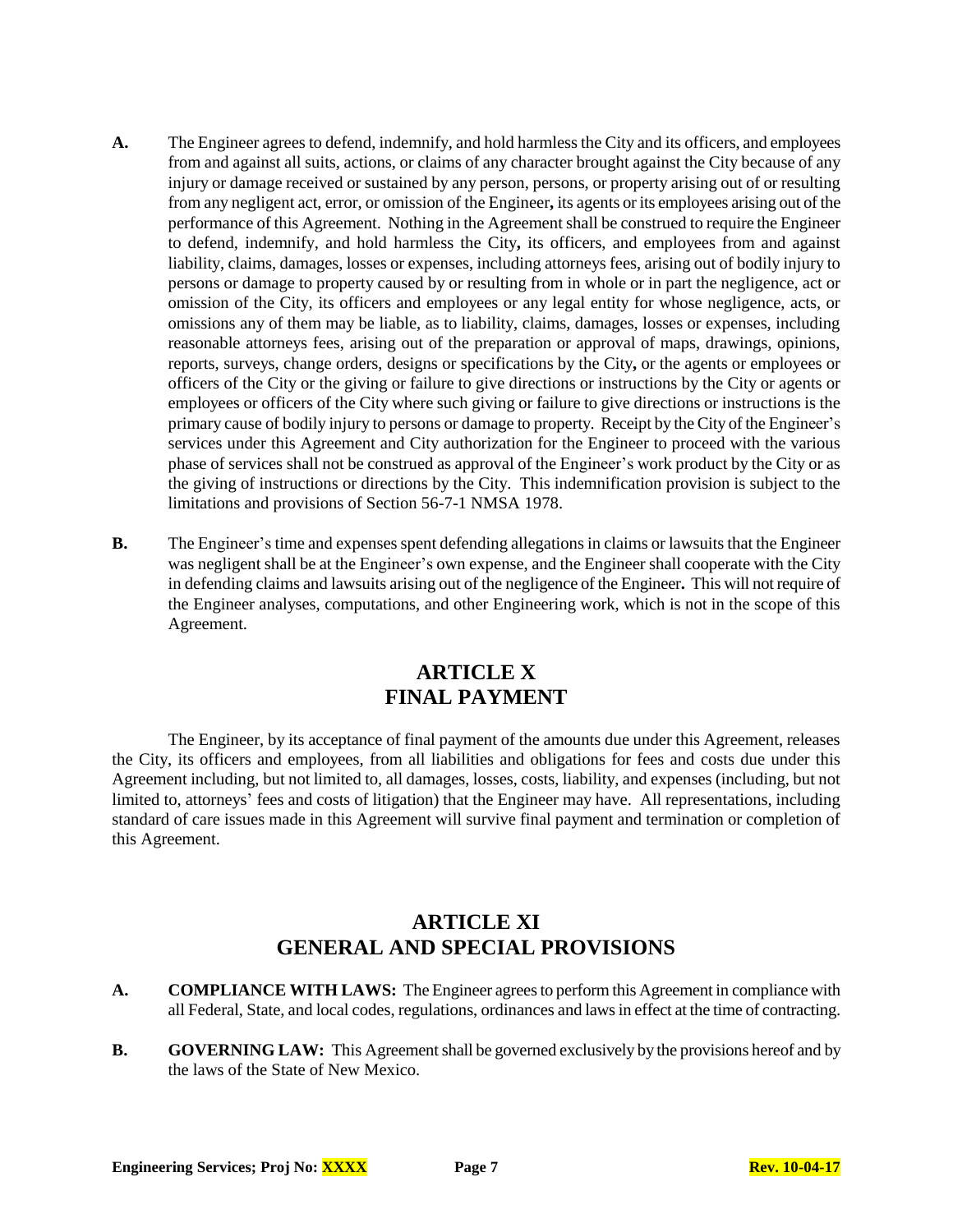- **C. CONTRACT FOR CONSTRUCTION: ENGINEER'S STATUS:** The extent of the Engineer's duties and responsibilities, the Engineer's relationship with the Contractor, and the limitations of the Engineer's authority during the Construction Phase of this Agreement shall be in accordance with the General Conditions contained in the **City of Albuquerque Standard Specifications for Public Works Construction** and all Supplemental General Conditions thereto, which are in effect on the date of execution of this Agreement or such other or additional General Conditions of the Construction Contract, as specified in Exhibit I, of this Agreement, all of which are incorporated herein as though set forth in full. Such General Conditions and supplements thereto shall not be modified without the Engineer's written consent to the extent such changes effect the engineering services required by this Agreement.
- **D. INDEPENDENT CONTRACTOR STATUS:** The Engineer, and its agents and employees, are independent contractors performing professional and technical services for the City and are not employees of the City. The Engineer**,** and its agents and employees, shall not as a result of this Agreement accrue leave or retirement, and shall not be entitled to insurance or bonding benefits or coverage, and shall not be entitled to use City vehicles, or any other benefits afforded to employees of the **City** as a result of this Agreement.
- **E. TERM:** The Term of this Agreement shall be two years commencing on the date executed by the City. No new task orders shall be initiated following the **two-year** term. All task orders initiated during the term but uncompleted at the expiration of the term shall be completed as expeditiously as possible. The Engineer shall perform the services required by this Agreement as expeditiously as is consistent with professional skill and care and the orderly progress of the Work. Failure of the Engineer to perform in such a manner shall constitute a basis for termination and/or withholding of payment until timely performance is achieved by the Engineer**.** For purposes of this paragraph, the failure of the Engineer to meet the performance schedule of Exhibit III of this Agreement or any extension thereof authorized by the City shall be a failure to perform expeditiously and consistently with professional skill and care.
- **F. TIME OF ESSENCE:** All time limits stated in this Agreement are of the essence in the performance of this Agreement.

#### **G. ENGINEER'S CHANGE OF STATUS:**

- **1. ASSIGNMENT OF CONTRACT:** Neither party shall assign or transfer any interest in this Agreement or assign any claims for money due or to become due under this Agreement without-the prior written consent of the other party.
- **2. JOINT VENTURE:** In the event the Engineer proposes to perform this Agreement as part of a joint venture, all such joint venture Agreements shall be reviewed by and meet the requirements of the Deputy Director and made an incorporated exhibit to this Agreement. Such joint venture Agreements shall clearly identify the duties and responsibilities of each joint venturer as such duties and responsibilities relate to the performance of this Agreement.
- **3. MERGERS, DISSOLUTION, SUCCESSORS, AND ASSIGNS:** The Engineer agrees that during the term hereof it will maintain its existing business structure and will not dissolve or otherwise dispose of all or substantially all of its assets and will not consolidate with or merge into another business structure or permit one or more other business structures to consolidate or merge into it, unless the surviving, resulting, or transferor business structure, as the case may be,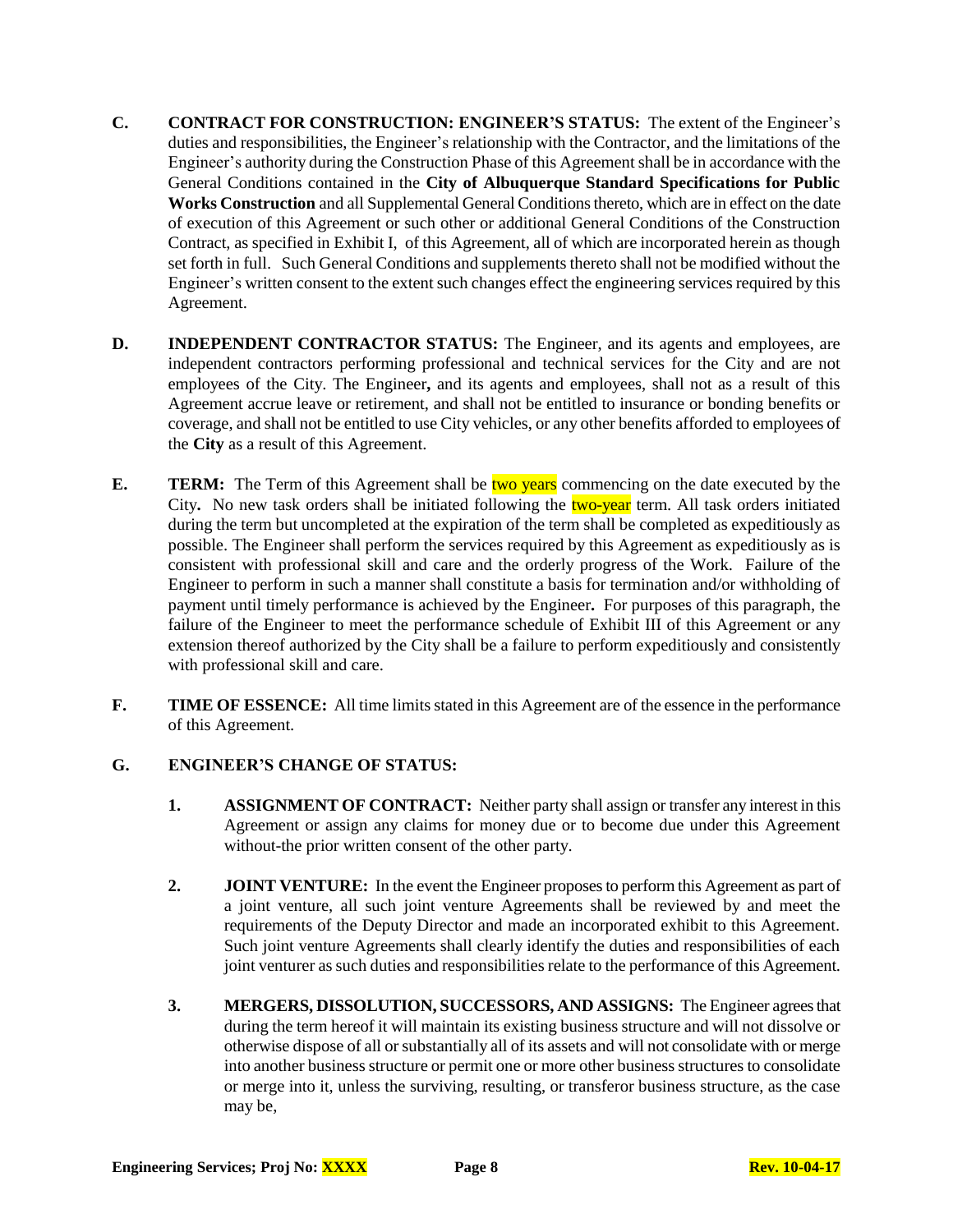- (a) is capable of performing, and agrees in writing to perform all of the obligations of the Engineer hereunder;
- (b) qualifies to do business in the State of New Mexico, including providing a legal registered engineer of New Mexico as Project Engineer; and
- (c) the Deputy Director approves of the firm or individual engineer, or new engineer, if any, who is to proceed with the performance of this Agreement.

The terms and provisions hereof shall extend to and be binding upon and inure to the benefit of the successors and assigns of the respective parties hereto. The failure of the Engineer to comply with the foregoing provisions of this paragraph shall constitute a default of this Agreement by the Engineer.

- **4. PROJECT ENGINEER/CHANGE OF STATUS:** The Deputy Director shall have sole discretion to determine whether the Project Engineers or which of them, or the firm named as Engineer in this Agreement shall continue to have all contract rights under this Agreement and continue to represent the City under this Agreement in all instances where all or some of the Project Engineers cease to be associated with the firm named in this Agreement.
- **5. SUBCONTRACTING:** In the event that the Engineer subcontracts out any portion of its duties or responsibilities under this Agreement or if the Engineer hires subconsultants to assist it with its duties or responsibilities under this Agreement, the Engineer shall require that all terms of this Agreement applicable to the subconsultant, subcontractor, or joint venturer shall be incorporated into any contract or agreement entered into with such subconsultant, subcontractor, or joint venturer, and the City shall be entitled to receive a copy of all such contracts or agreements from the Engineer.

#### **H. CONTRACT INTERPRETATION:**

- **1. SEVERABILITY:** If any clause or provision in this Agreement is illegal, invalid, or unenforceable under present or future laws effective during the term of this Agreement, then and in that event, it is the intention of the parties hereto that the remainder of this Agreement shall not be affected thereby.
- **2. WAIVER:** No provision of this Agreement shall be deemed to have been waived by either party unless such waiver is in writing, signed by the party making the waiver and addressed to the other party, nor shall any custom or practice which may evolve between the parties in the administration of the terms of this Agreement be construed to waive or lessen the right of either party to insist upon the performance of the other party in strict accordance with the terms of this Agreement. Further, the waiver by any party of a breach by the other party or any term, covenant, or condition hereof shall not operate as a waiver of any subsequent breach of the same or any other term, covenant, or condition thereof.
- **3. GENDER, SINGULAR/PLURAL:** Words of any gender used in this Agreement shall be held and construed to include any other gender, and words in the singular number shall be held to include the plural, unless the context otherwise requires.
- **4. CAPTIONS AND SECTION HEADINGS:** The captions and section headings contained in this Agreement are for convenience of reference only, and in no way limit, define, or enlarge the terms, scope and conditions of this Agreement.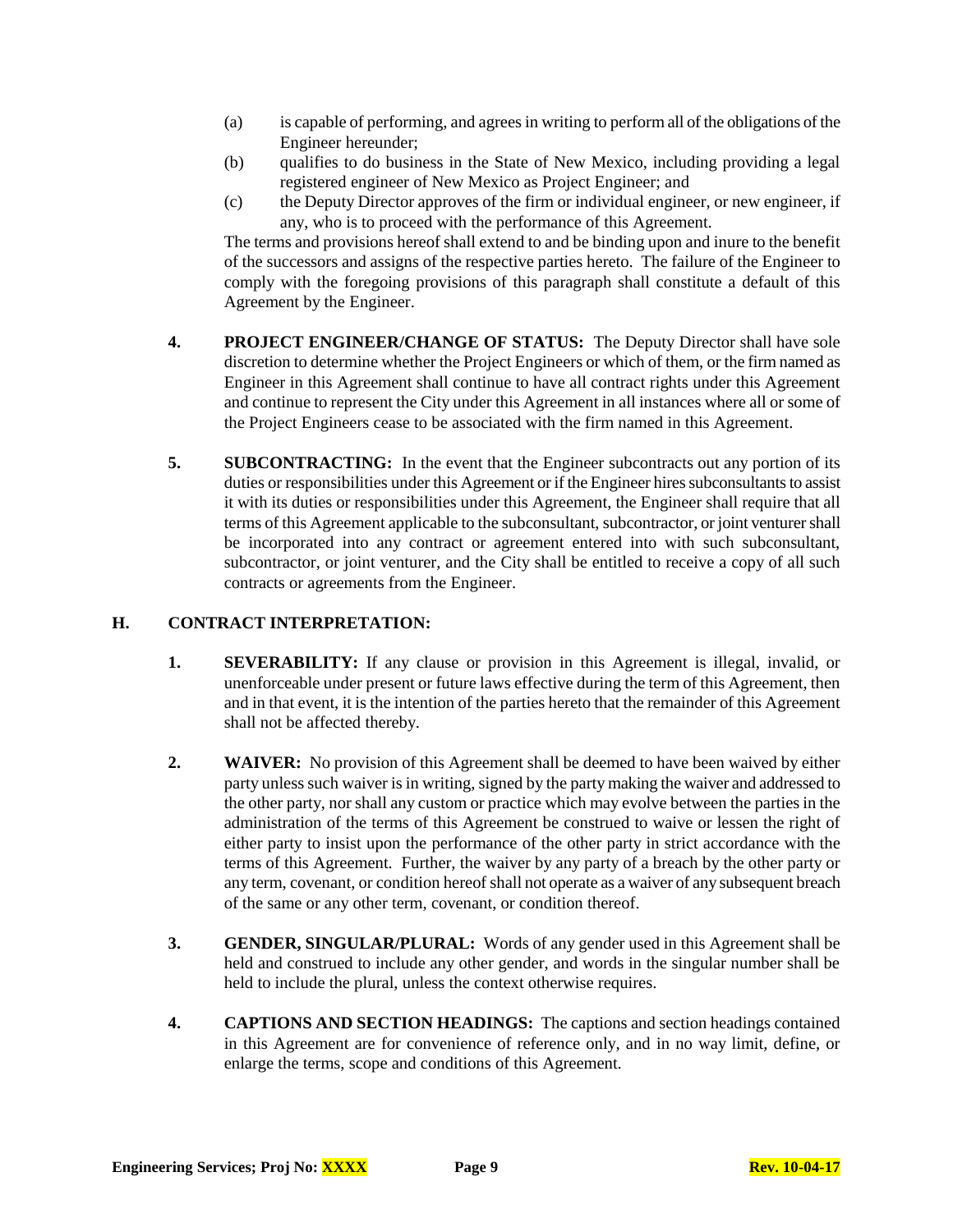- **5. MULTIPLE ORIGINALS:** This document may be executed in counterparts, each of which shall be deemed an original.
- **6. ENTIRE AGREEMENT:** This Agreement represents the entire contract between the parties and, except as otherwise provided herein, may not be amended, changed, modified, or altered without the written consent of the parties hereto. This Agreement incorporates all of the conditions, agreements, and understandings between the parties concerning the subject matter of this contract, and all such conditions, understandings, and agreements have been merged into this written Agreement. No prior condition, agreement, or understanding, verbal or otherwise, of the parties or their agents shall be valid or enforceable unless embodied in this written Agreement.
- **7. INTERCHANGEABLE TERMS:** For purposes of all provisions within this Agreement and all attachments hereto, the terms "Agreement" and "Contract" shall have the same meaning and shall be interchangeable.
- **8. WORDS AND PHRASES:** Words, phrases, and abbreviations, which have well-known technical or trade meanings used in the Contract Documents shall be used according to such recognized meanings. In the event of a conflict, the more stringent meaning shall govern.
- **9. RELATIONSHIP OF CONTRACT DOCUMENTS:** All documents attached to this Agreement or incorporated into this Agreement are complementary, and any requirement of one contract document shall be as binding as if required by all.
- **10. EXHIBITS, CERTIFICATES, DOCUMENTS INCORPORATED AND ATTACHMENTS:** Incorporation by Reference: All certificates, documents, exhibits, attachments, riders, and addenda referred to in this Agreement, including but not limited to the exhibits referred to in this Agreement, as well as those listed hereinafter and those which are within the standard of care of the industry, are hereby incorporated into this Agreement by reference and made a part hereof as though set forth in full in this Agreement to the extent they are consistent with its conditions and terms. The following exhibits are attached hereto and incorporated herein as though set forth in full:
	- **(a) Exhibit I:** Engineer's Scope of Services
	- **(b) Exhibit II:** City's Responsibilities
	- **(c) Exhibit III:** Project Schedule
	- **(d) Exhibit IV:** Basic Hourly Fee Schedule
- **I. FORMAL NOTICES:** All notices herein provided to be given, or which may be given, by either party to the other shall be deemed to have been fully given when made in writing and deposited in the United States mail, postage prepaid. In the instance of termination of this Agreement, notice shall be sent by certified mail, addressed as follows

Deputy Director, Department of Municipal Development City of Albuquerque P. O. Box 1293 Albuquerque, New Mexico 87103

Firm Name and Address here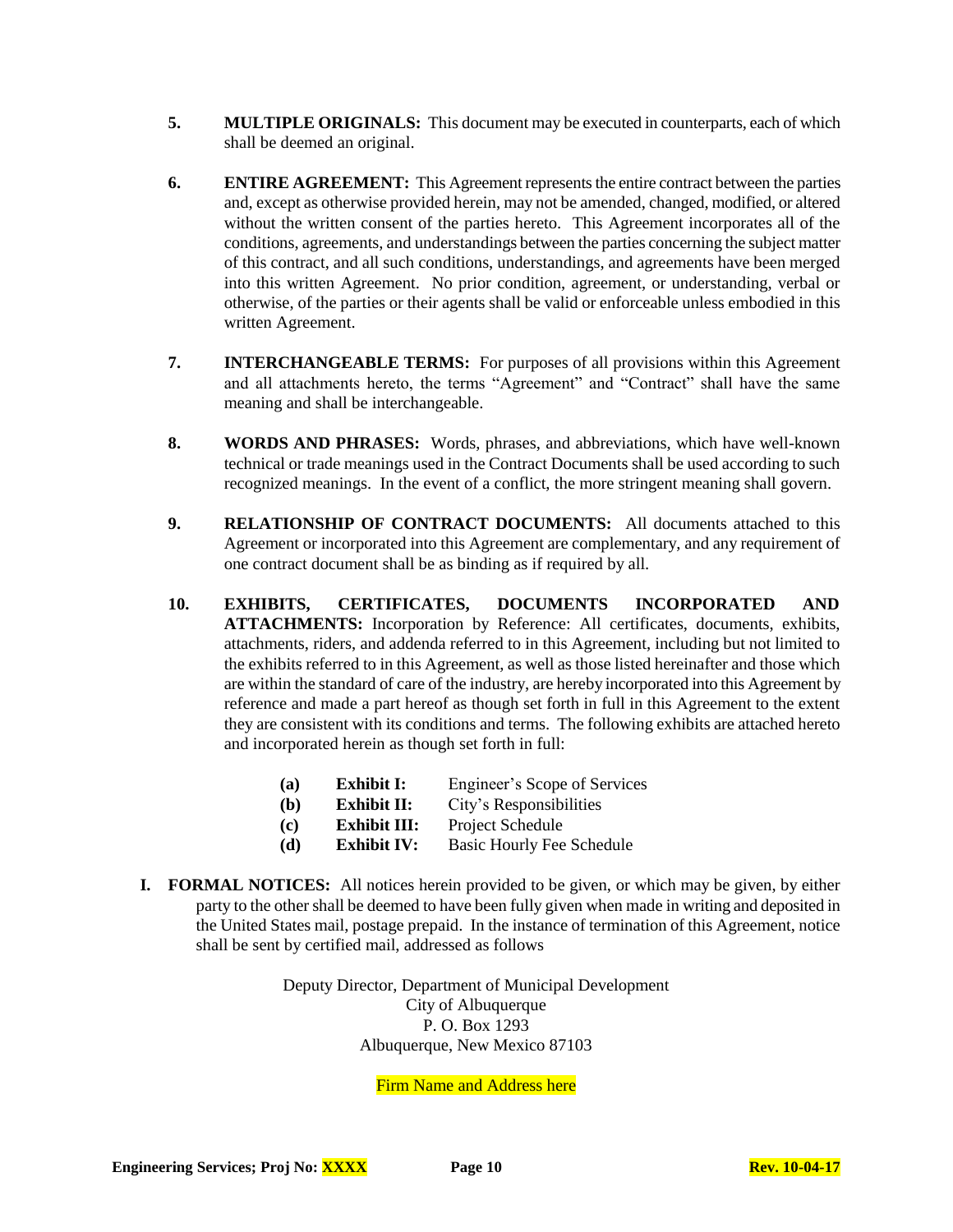Nothing herein contained shall preclude the giving of any such written notice by personal service. The address to which notices shall be mailed to either party may be changed by written notice given by such party to the other as hereinabove provided. In addition, nothing contained herein shall preclude the transmission of routine correspondence, messages, and information between the respective parties to this agreement, either at the project site or at the home offices of either party, or by an official of either party or their representatives.

- **J. ETHICS AND CAMPAIGN PRACTICES:** The Engineer agrees to provide the Board of Ethics and Campaign Practices of the City of Albuquerque (the "Board") or its investigator with any records or information pertaining in any manner to this Agreement, or both, whenever such records or information are within the Engineer's custody, are germane to an investigation authorized by the Board, and are requested by the Board. The Engineer further agrees to appear as a witness before the Board as required by the Board in hearings concerning ethics or campaign practices charges heard by the Board. The Engineer **a**grees to require that all subconsultants employed by Engineer for services performed for this Agreement shall agree to comply with the provisions of this paragraph. The Engineer and its subconsultants shall not be compensated under this Agreement for its time or any costs incurred in complying with this paragraph.
- **K. CONFLICT OF INTEREST:** The Engineer warrants that it currently has no interest and shall not acquire any interest, direct or indirect, which would conflict in any manner or degree with the performance of services required under this Agreement. The Engineer further covenants that, in the performance of this Agreement, no person having any such interest shall be employed by the Engineer. The Engineer also agrees that neither it nor anyone employed by it shall have an interest, direct or indirect, in any company hired for the Project as Contractor**,** subcontractor, supplier, or manufacturer, except for those areas of construction for which the City provides construction phase inspection that is independent of the Engineer**.**
- **L. LIMIT ON AUTHORITY:** The Engineer agrees not to purport to bind the City to any obligation not assumed herein by the City, unless the Engineer has express written authority to do so, and then only within the strict limits of that authority.
- **M. ADMINISTRATION OF THE AGREEMENT:** The City's Chief Administrative Officer, or authorized representative thereof, shall administer this Agreement for the City and the Engineer agrees to follow the City's Capital Implementation Program Procedures which are in effect on the date of the City's execution of this Agreement.
- **N. DISCLOSURE:** The Engineer hereby affirms that within the two (2) years preceding the execution of this Agreement, neither the Engineer nor any of the Engineer's officers, agents or employees have made or agreed to make any valuable gift whether in the form of service, loan, thing or promise to any person or any of the person's immediate family, having the duty to recommend, the right to vote upon, or any other direct influence on the selection of firms or persons to provide professional engineering, landscape engineering, and other related services to the City**.** Campaign contributions, as defined by the Election Code of the City Charter, shall not be considered as a valuable gift for the purposes of this Agreement.
- **O. LEGAL SERVICES:** Engineer shall not be entitled to receive payment pursuant to the terms of this Agreement or otherwise for legal services the Engineer procures or employs for any matter related to the study, design, and the construction of the Project except when advance written approval, which specifies the scope of such legal services, is given by the City Attorney.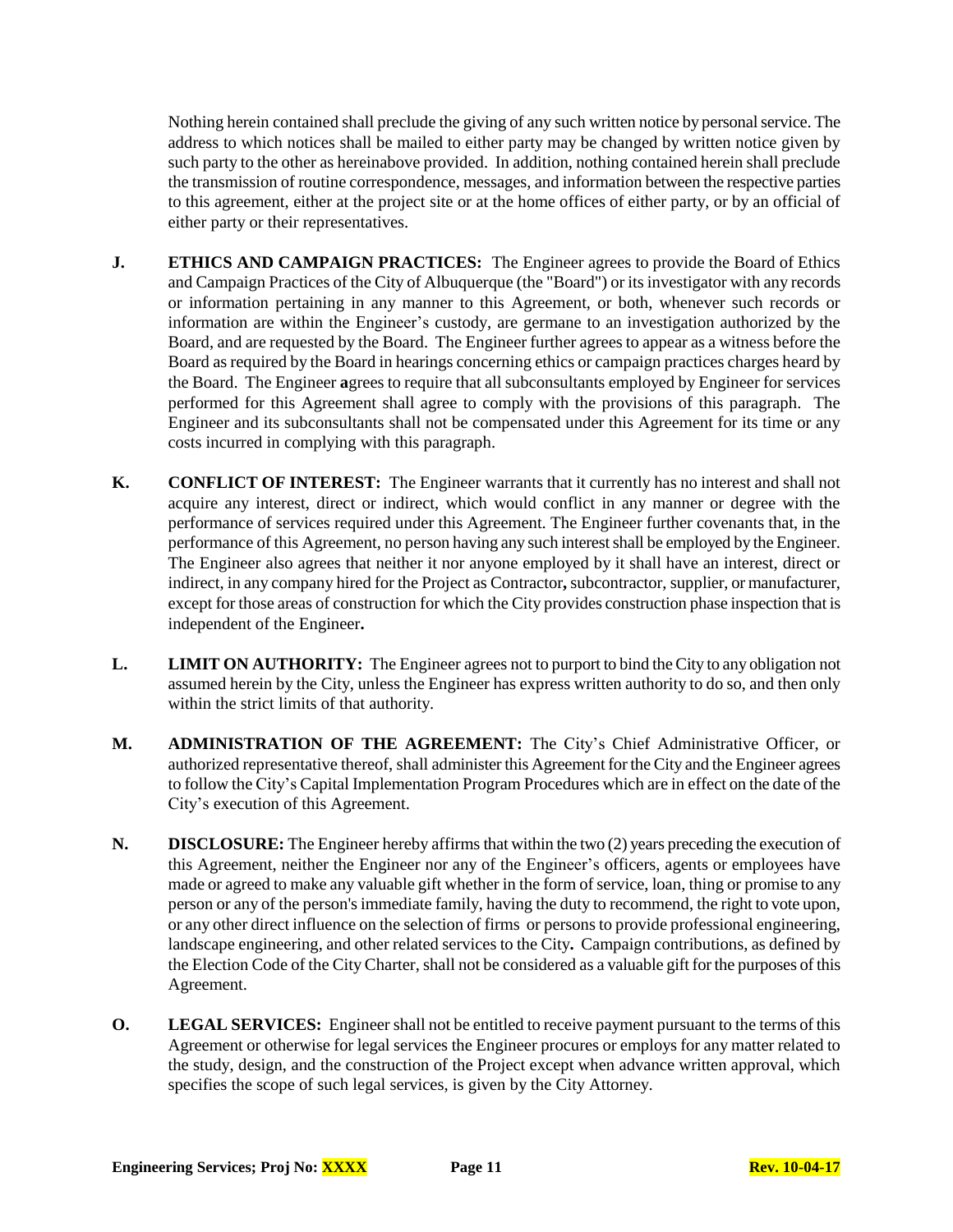- **P. REAL PROPERTY APPRAISAL AND ACQUISITION:** The Engineer shall not be entitled to receive payment pursuant to the terms of this Agreement or otherwise for providing services of real property appraisal or acquisition and is expressly prohibited from obtaining appraisals of real property or instituting or causing to be instituted any negotiations or legal proceeding of any nature related to the acquisition of real property as part of the Engineer's services under this Agreement.
- **Q. SUBSEQUENT CONFLICTS OF INTEREST:** Engineer agrees to not serve in the capacity of engineer, consultant, expert, or expert witness for any party to litigation or pending litigations holding an adverse position to, or claim against, the City on the same subject matter for which the Engineer performs services pursuant to the terms of this Agreement.

### **ARTICLE XII INSURANCE**

The Engineer shall procure and maintain at its expense until final payment by the City for services covered by this Agreement, insurance in the kinds and amounts hereinafter provided with insurance companies authorized to do business in the State of New Mexico, covering all operations under this Agreement, whether performed by it or its agents. Before commencing the work, the Engineer shall furnish to the City a certificate in a form satisfactory to the City showing that it has complied with this Article. Such certificate is required in addition to a copy of each insurance policy required in Article XII-E. Various types of required insurance may be written in one or more policies. Kinds and amounts of insurance required are as follows:

- **A. Commercial General Liability Insurance Including Automobile:** Commercial general liability and automobile insurance policies with liability limits in amounts not less than \$1,000,000.00 combined single limit of liability for bodily injury, including death, and property damage in any one occurrence, for each policy. Said policies of insurance shall be in effect for the term of this Agreement and include coverage for all operations performed for the City by the Engineer**,** coverage for the use of all owned, non-owned, hired automobiles, vehicles and other equipment both on and off work, and contractual liability coverage shall not exclude the indemnification provisions (including but not limited to Article IX) of this Agreement. The City shall be named an additional insured on the Commercial General Liability Insurance policy.
- **B. Worker's Compensation Insurance:** Worker's Compensation Insurance in accordance with the provisions of the Workers' Compensation Act, Sections 52-1-1, et seq., NMSA 1978.

#### **C. Professional Liability Insurance:**

- 1. Professional liability insurance in an amount of not less than \$250,000 in the aggregate, provided however, that there shall not be a per claim limit of less than \$250,000. Such policy shall be in effect for the term of this Agreement (the "Basic Professional Liability Insurance"),
- 2. A policy for "claims made" coverage shall satisfy the requirements of this section, only when coverage is provided for the entire time of the performance of this contract and for one (1) year thereafter, and
	- **(a)** All insurance policies shall allow the Engineer to extend the time in which a claim may be made for one (1) year, or for a period equal to the time remaining during which insurance is required by this contract after the cancellation of the policy,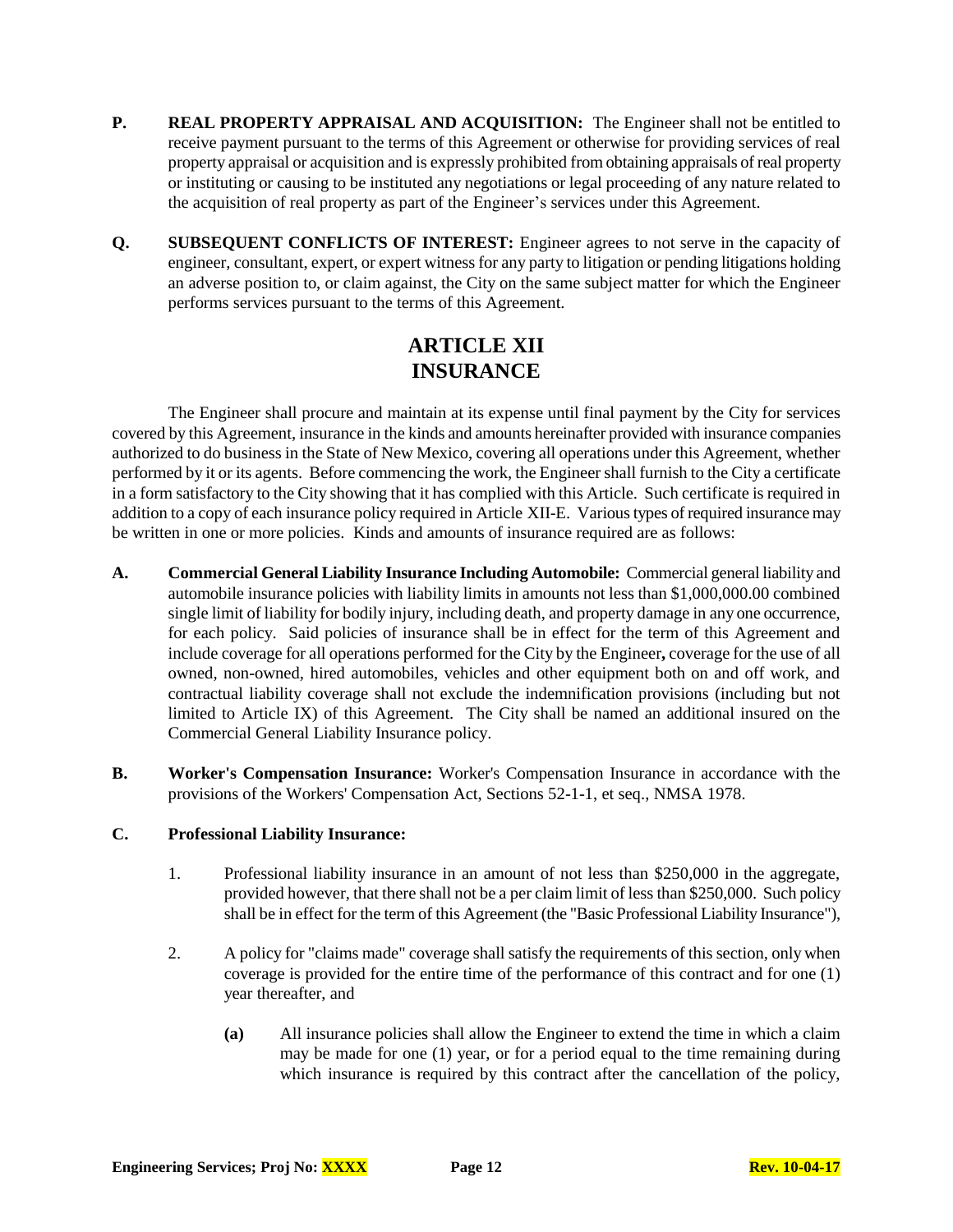whichever is greater, for occurrences or claims that may arise during the term of the policy, and;

- **(b)** Each new policy shall provide for an inception (or retroactive) date that is the same as the initial effective date of this Agreement, provided that subsections C.2(a) and C.2(b) will not both be required as long as continuous coverage is provided for the time set forth above.
- **D. Costs of Insurance and Increased Limits:** In the event the City elects to require additional insurance coverage, the cost directly incurred by the Engineer which is in addition to the Engineer's Basic Professional Liability Insurance shall be a direct reimbursable expense (additional insurance premium cost only), which shall be paid by the City**.** If, during the term of this Agreement, the City requires the Engineer to increase the minimum limits of any insurance required herein, an adjustment in the Engineer's compensation will be made in the amount of the actual cost of additional insurance attributable directly to this Agreement.
- **E.** The City reserves the right to review copies of all required insurance policies and amendments or replacement policies at any time.

### **ARTICLE XIII DISCRIMINATION PROHIBITED**

In performing the services required hereunder, the Engineer shall not discriminate against any individual on the basis of race, color, religion, sex, sexual orientation, national origin or ancestry, age, or physical handicap.

### **ARTICLE XIV MULTI-PHASE CONSTRUCTION CONTRACTS**

Where multi-phase construction contracts, other than multi-phase construction contracts that are specifically provided in this Agreement, are deemed to be in the best interest of the City and are so ordered in writing by the City, then a supplement to this Agreement shall be negotiated between the Engineer and the City.

# **ARTICLE XV DISPUTE RESOLUTION**

**A. MEDIATION PROCEDURES:** In the event a dispute concerning this Agreement arises, any party seeking relief shall mail or deliver a written demand to the other party, describing the relief sought and the basis for such relief. The City and the Engineer shall attempt to informally negotiate a resolution of such demand. In the event the negotiations fail or no resolution is reached within fifteen days after receipt of the demand, whichever first occurs, the dispute shall be submitted to non-binding mediation. Each party shall pay in equal shares all fees and costs assessed by the mediator. Unless agreed in writing otherwise, the failure of any party making a demand to request mediation within thirty days of the original submission of the demand shall be deemed a waiver of mediation requirements herein, and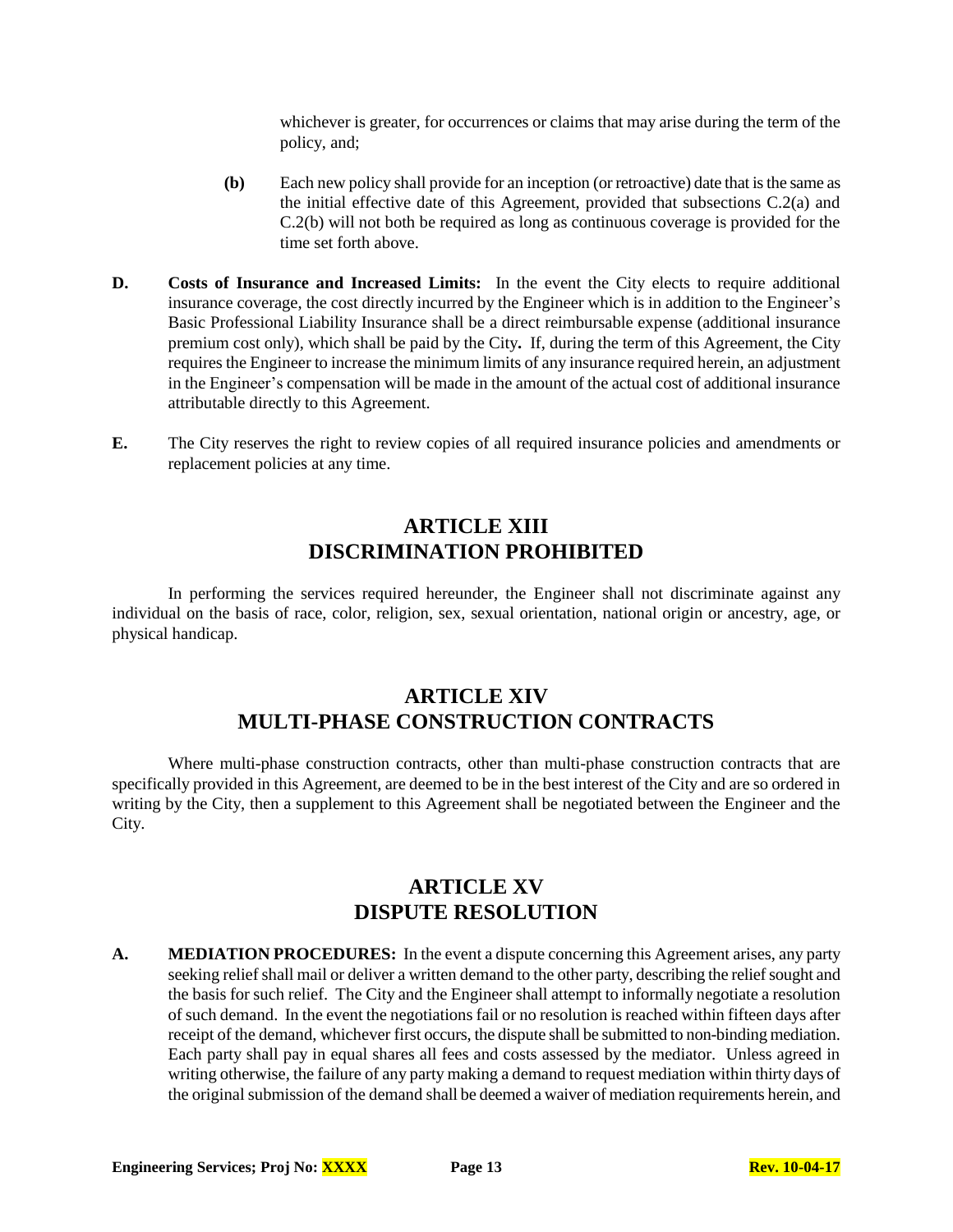the parties shall proceed pursuant to Section B of this Article. In the event the dispute is submitted to arbitration, the parties may enter into a written agreement to stay arbitration pending completion of mediation.

- **B. ARBITRATION:** If mediation is not successful, any dispute concerning this Agreement, or the performance, interpretation, or breach thereof, shall then be settled by arbitration pursuant to the Construction Industry Arbitration Rules (the "Rules") of the American Arbitration Association (the "AAA") then in effect. The arbitrator(s) shall have no power to render an award, which has the effect of altering or amending or changing in any way any provision of this Agreement. The award of the arbitrator(s) shall be final and binding. Judgment upon any such award shall be rendered only by any state or federal court sitting in Bernalillo County, New Mexico. Any and all arbitration proceedings, including discovery ordered by the arbitrator(s) shall take place in Bernalillo County, New Mexico or in the County in which the construction site, which is the subject of this Agreement, is located. In the event this Agreement requires a study phase only, the arbitration proceedings shall be held only in Bernalillo County. In any such arbitration, the arbitrator(s) shall have the powers of a court having jurisdiction as well as all of the powers pursuant to the Rules. Without limiting the generality of the foregoing, the arbitrator(s) shall have the power to issue orders for injunctive relief.
- **C. INJUNCTIVE RELIEF:** The City and the Engineer consent and agree to the issuance of any temporary restraining order or preliminary injunction, by any Court sitting in Bernalillo County having jurisdiction, upon the application of any party to the arbitration. Such authority of a Court to order injunctive relief shall terminate upon completion of the appointment of an arbitrator(s) who will then have jurisdiction to issue orders for injunctive relief. Any party to the arbitration may apply to the arbitrator(s) for issuance of an injunction or similar relief, and such application shall be heard by the arbitrator(s) within ten (10) days after the application is filed with AAA. Any Court in Bernalillo County, New Mexico having jurisdiction to render an order confirming the award of the arbitrator(s) shall have jurisdiction to enter an order confirming the issuance of such injunction and making it an order of the Court.
- **D. CONSOLIDATION AND JOINDER:** The City and the Engineer consent to the joinder in arbitration of any party necessary for the complete resolution of all disputes arising out of the performance of contracts pertaining to the Work of the Project, including but not limited to the Engineer and its subcontractors and subconsultants and the Contractor and its subcontractors and suppliers. The City and the Engineer also consent to the consolidation of any arbitration under this Agreement with any other arbitration involving the performance of contracts pertaining to the Work of the Project.
- **E. ARBITRATION PROVISION REQUIRED:** In the event the City enters into a construction contract for the project, the City shall require this Dispute Resolution provision (with appropriate changes in the description of the parties) in its contract with the Contractor**.**
- **F. DEMAND:** Notice of demand for arbitration must be filed in writing with the other parties to this Dispute Resolution Article and with the AAA. The demand must be made within a reasonable time after the claim, dispute or other matter in question has arisen. In no event may the demand for arbitration be made after the date when institution of legal or equitable proceedings based on such claim, dispute or other matter in question would be barred by the applicable statute of limitations.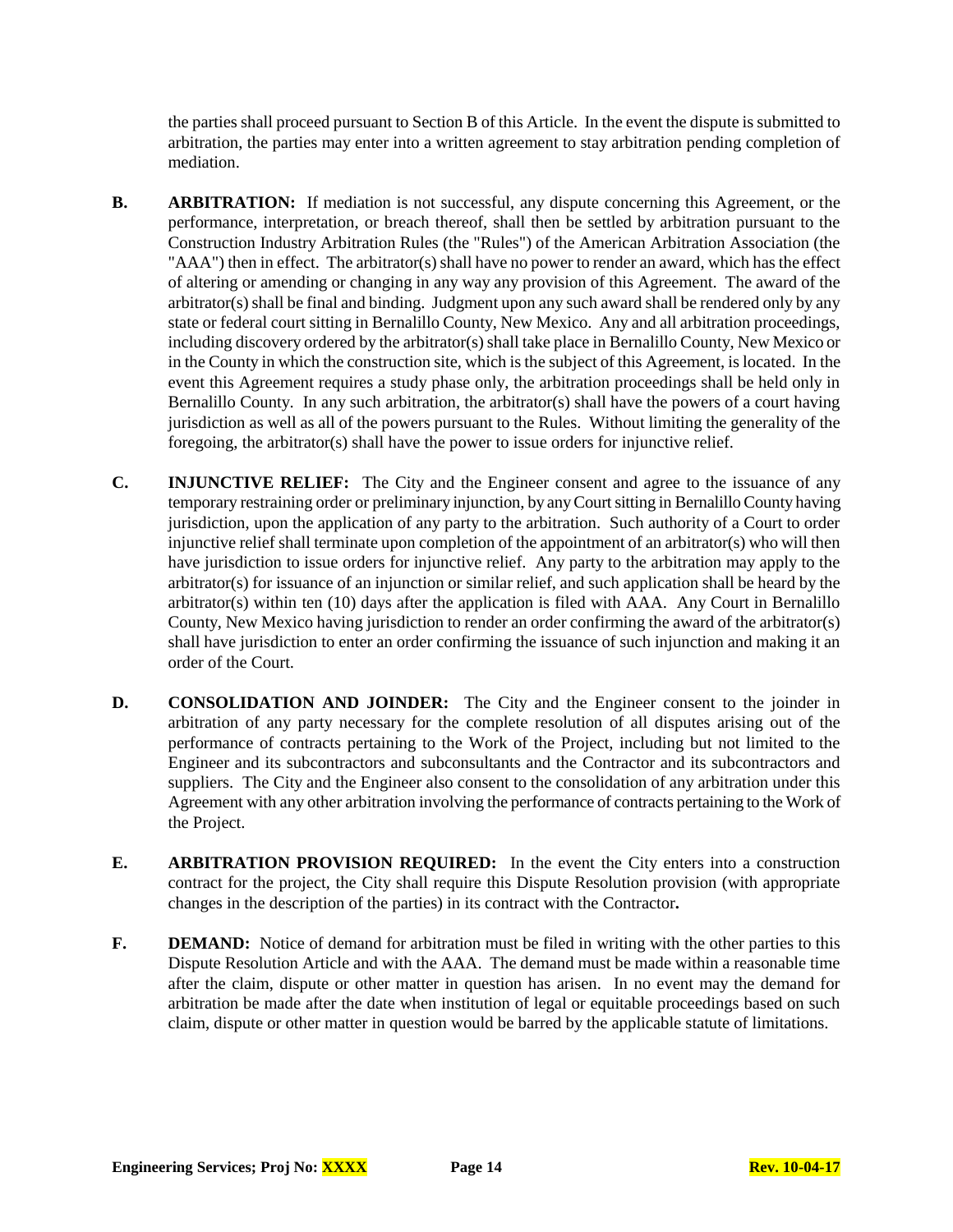#### **ARTICLE XVI CONSTRUCTION CONTRACTOR INDEMNIFICATION**

The City will require in the general conditions of any construction contract, language which states that the construction contractor is required to defend, indemnify and save harmless the City and the Engineer and their officers, agents, and employees from and against all suits, actions or claims of any character brought because of any injury or damage received or sustained by any person, persons or property arising out of the performance of the work of the Contractor, or by reason of any act or omission, neglect or misconduct of the Contractor, his agent or employees or any Subcontractor, his agents or employees. The City and the Engineer shall also be named as additional insured on the Contractor's commercial general liability insurance policy.

# **ARTICLE XVII HAZARDOUS MATERIALS**

Unless otherwise stated in Exhibit I, in providing its services hereunder, the Engineer shall not be responsible for identification, handling, containment, abatement, or in any other respect, for any asbestos or hazardous material if such is present in connection with the project. In the event that the City becomes aware of the presence of asbestos or hazardous material at the job site, the City shall be responsible for complying with all applicable federal and state rules and regulations, and shall immediately notify the Engineer, who shall then be entitled to cease any of its services that may be affected by such presence, without any liability to the Engineer arising therefrom. If the Engineer becomes aware of the presence of asbestos or hazardous material at the job site, the Engineer shall immediately cease any of its services that may be affected by such presence, without any liability arising therefrom, and inform the City of such materials presence. The Engineer will work with the City, where possible, to help find the appropriate personnel, whether it be the City's staff, the Engineer's staff, or another consultant, who can help the City with the determination of what to do with the asbestos or hazardous materials.

# **ARTICLE XVIII RELY ON DATA**

The Engineer shall indicate to the City the information needed for rendering of services hereunder. The City shall provide to the Engineer such information as is available to the City and the City's consultants and contractors, and the Engineer shall be entitled to rely upon the accuracy and completeness thereof. The Engineer shall review information provided by the City and others and shall give the City an opinion of the risk associated with reliance on such information. The City understands that it is impossible to eliminate all risk, because of the inherent limitation of the techniques available to develop the information, or because of errors, omissions or inaccuracies, which may exist in the information. This article does not modify Article VIII of this Agreement.

### **ARTICLE XIX CONSTRUCTION JOB SITE SAFETY**

The Engineer shall endeavor to guard the City against defects and deficiencies in the Work of the Contractor and give prompt notice to the City if the Engineer observes or otherwise becomes aware of any fault or defect in the Project or non-conformance with the Contract Documents on the basis of on-site observations as an Engineer. The Engineer shall not be required to make exhaustive or continuous on-site inspections to